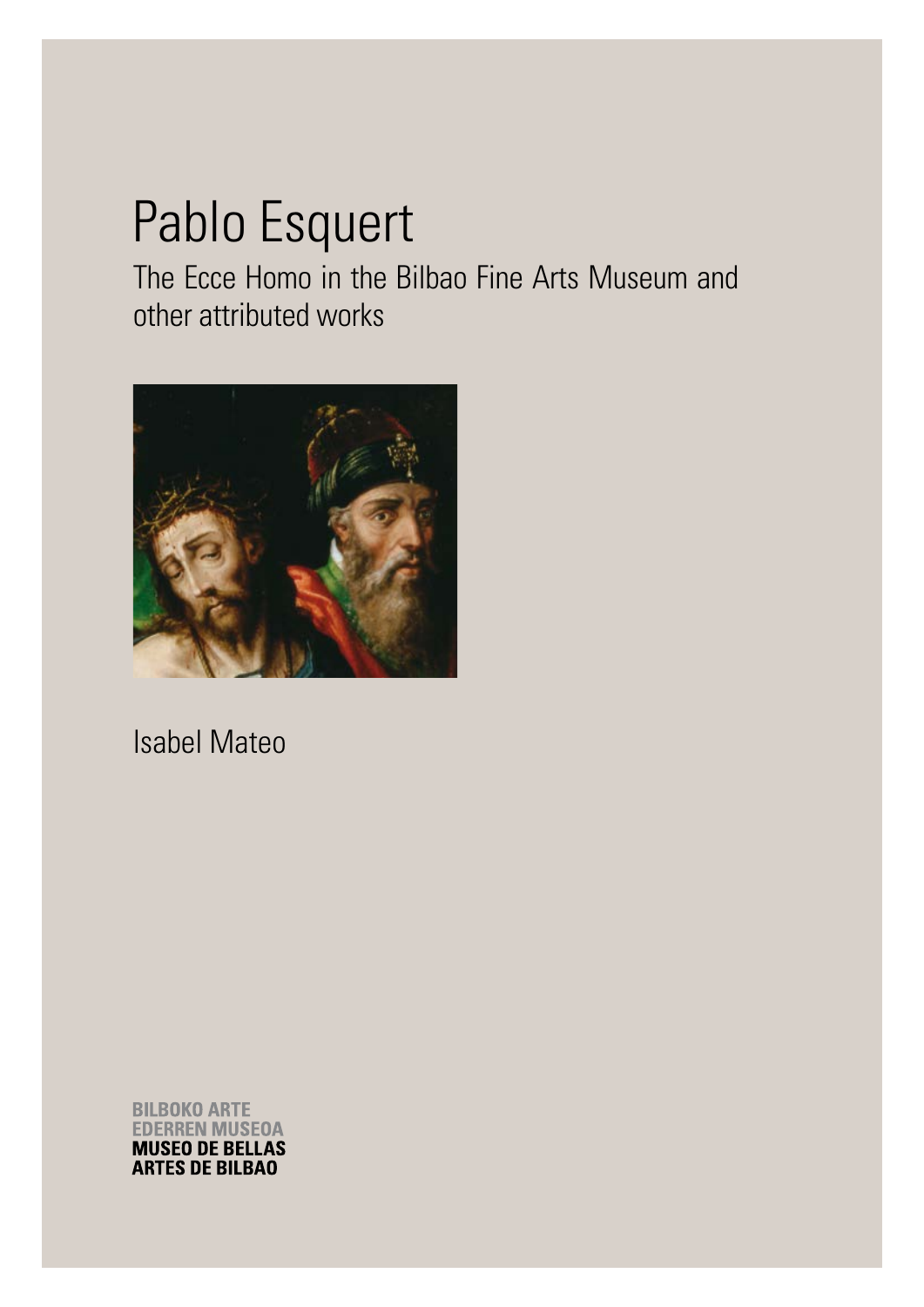This text is published under an international Attribution-NonCommercial-NoDerivs Creative Commons licence (BY-NC-ND), version 4.0. It may therefore be circulated, copied and reproduced (with no alteration to the contents), but for educational and research purposes only and always citing its author and provenance. It may not be used commercially. View the terms and conditions of this licence at http://creativecommons.org/licenses/by-ncnd/4.0/legalcode



Using and copying images are prohibited unless expressly authorised by the owners of the photographs and/or copyright of the works.

© of the texts: Bilboko Arte Ederren Museoa Fundazioa-Fundación Museo de Bellas Artes de Bilbao

## **Photography credits**

© Bilboko Arte Ederren Museoa Fundazioa-Fundación Museo de Bellas Artes de Bilbao: fig. 1

- © Colección Vicente Lassaia, Valencia: fig. 3
- © Colegio de Nuestra Señora del Recuerdo, Madrid: fig. 8
- © Institut Amatller d'Art Hispànic. Arxiu Mas, Barcelona: figs. 4-6
- © Museo de Burgos: fig. 9
- © RMN / Harry Bréjat: fig. 7
- © Sala del Magistrato dei Conservatori alle Leggi, Palazzo Ducale, Venezia: fig. 2

Text published in:

*Buletina = Boletín = Bulletin.* Bilbao : Museo de Bellas Artes de BIlbao, n.º 2, 2007, pp. 65-84.

Sponsored by:

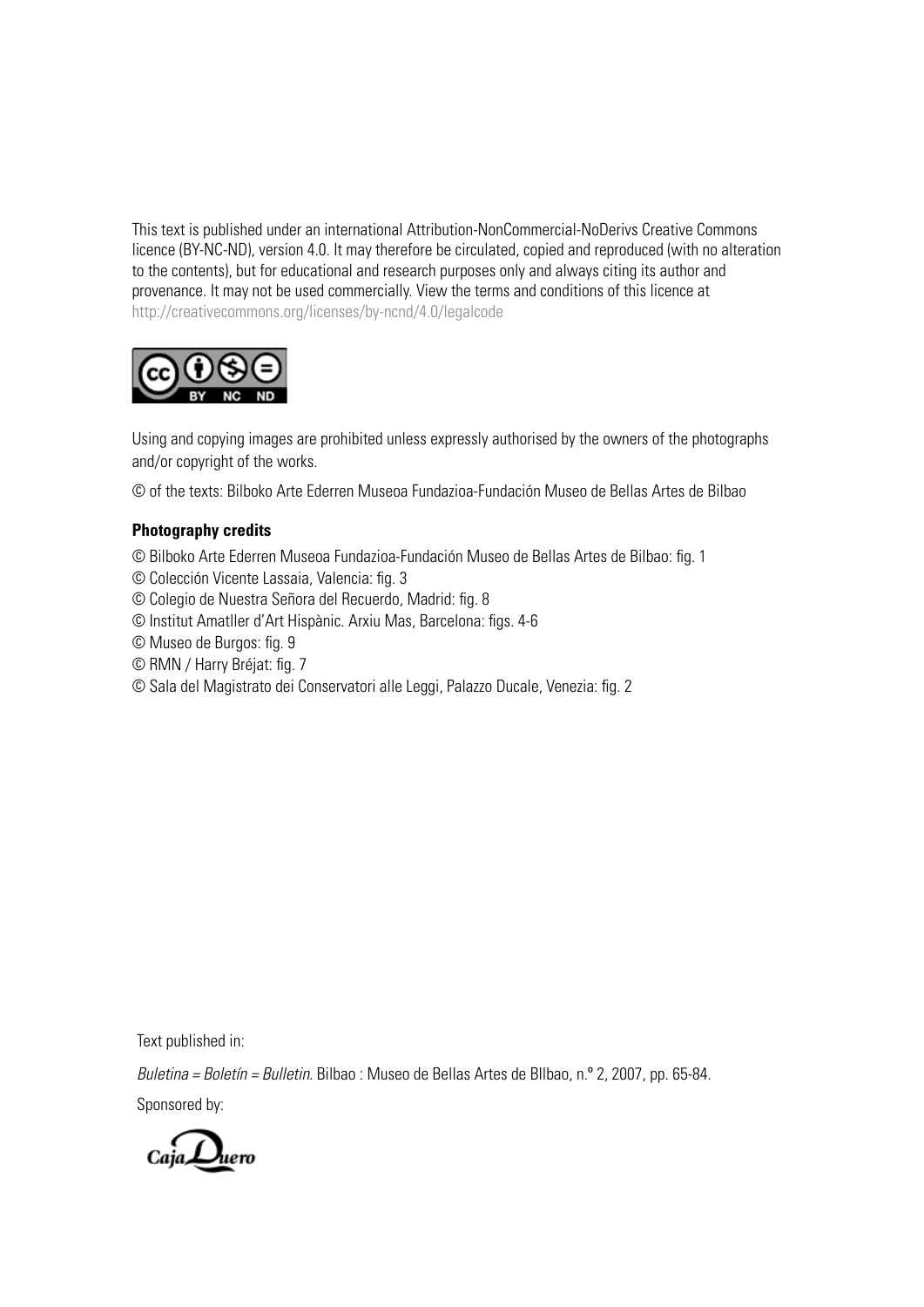n 1927, the Bilbao Fine Arts Museum received a number of works gifted by Laureano de Jado y Ventades.<br>One of these works was a panel-painted *Ecce Homo* (118 x 100.5 cm) described as 16<sup>th</sup>-century in the inventory.<sup>1</sup> Th n 1927, the Bilbao Fine Arts Museum received a number of works gifted by Laureano de Jado y Ventades. One of these works was a panel-painted *Ecce Homo* (118 x 100.5 cm) described as 16<sup>th</sup>-century in the presented to the people (fig. 1). Intrigued by the quality of the panel, a group of Spanish and foreign experts wrote to each other discussing possible attributions. Fortunately, this correspondence has been preserved and is held today by the Museum.<sup>2</sup>

One of the earliest surviving letters, dated 30 September 1943, came from Diego Angulo, who wrote directly to Losada, director of the Museum at the time. Angulo asked the director for photographs of several Spanish 16th century panels at the Museum, including *The Torment of Saint Agatha* and the *Ecce Homo*, although no mention is made of the possible authors of either.<sup>3</sup> In his reply the following month, Losada explained the difficulties involved in photographing the panels and, with regard to *Ecce Homo*, suggested he got in contact with a photographer in Madrid called Linker, who had photographed most of the works in the Jado bequest, and who might just also have had one of *The Torment of Saint Agatha*.

On 22 February 1951, three years before the publication of the volume of *Ars Hispaniae* that included Angulo's study of Spanish painting in the 16th century, an American, R. C. Post, wrote to the Museum applying for information as direct and accurate as possible about the signature appearing on *The Torment of Saint Agatha*: PALENCIA (cit.), as Gudiol in Barcelona had told him that the painter's name, GASPAR DE, was also legible. Unable to get hold of a copy of the latter photograph, Post suggested that it might be no more than a deduction, since documentary evidence existed of a painter with the same name and surname in Valladolid. Among other questions, Post also asked about the origin of the Saint Agatha painting and the *Ecce Homo*; he considered them both to be the work of the same painter. The then Museum director, Crisanto Lasterra,

<sup>1</sup> Inv. no. 69/186. Galilea 1995, pp. 14, 35, 40, attributed to Gaspar de Palencia. Appears as «Anonymous, Spanish, 16th century» in Plasencia 1932.

<sup>2</sup> My thanks to the Bilbao Fine Arts Museum for allowing me to consult this correspondence, which was also used by A. M. Galilea Antón for her doctoral thesis.

<sup>3</sup> Angulo was presumably compiling material for his vol. XII of the *Ars Hispaniae*, covering Spanish painting of the 16th century, which was published in 1954.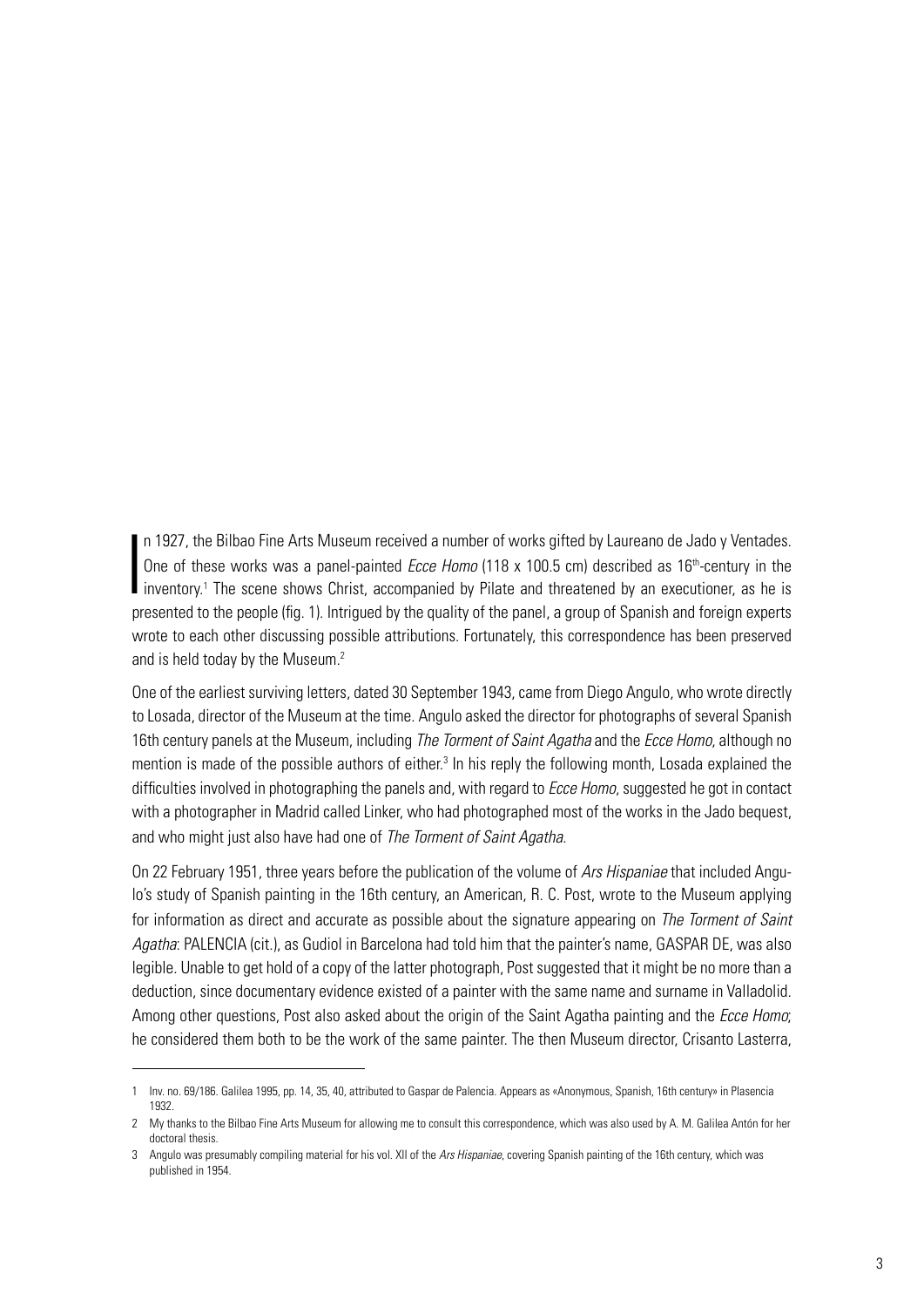

1. Pablo Esquert (active between 1559 and 1576) *Ecce Homo*, second half of 16th century Oil on panel, 118 x 100.5 cm Bilbao Fine Arts Museum Inv. no. 69/186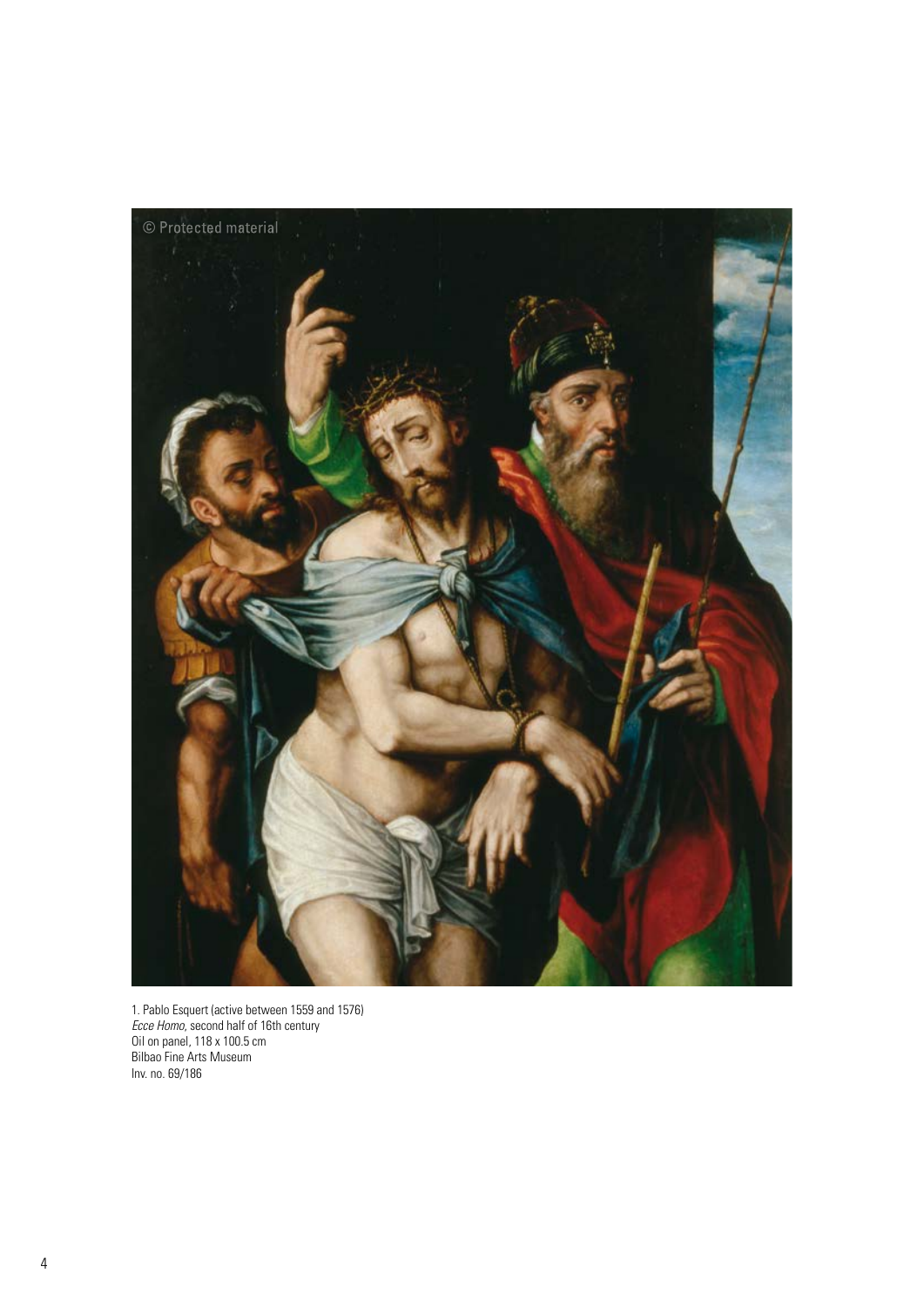answered on 6 March 1951, confirming that only the surname PALENCIA FE (cit) appeared on the Saint Agatha panel, with the name Gaspar conspicuous by its absence. He then informed Post that the panel was part of a bequest from Gregorio de San Pelayo, and the *Ecce Homo* part of the Laureano de Jado bequest.

Post's attribution of both panels to the same painter marked the beginning of the attribution of the *Ecce Homo* to the Valladolid-based painter Gaspar de Palencia. The American historian considered it to be in the more vigorously modelled style of Spanish Mannerism.4

Prior to Post's publication, Angulo, in his 1954 study referred to above, mentions Gaspar de Palencia briefly, noting that, to date, no documented work of his had yet been found, nor was it known for certain that he was the artist whose signature is to be found on *The Torment of Saint Agatha*. He does not mention *Ecce Homo* at all<sup>5</sup>

In the 1969 edition of the *Catalogue of the Bilbao Fine Arts Museum*, Crisanto de Lasterra gave an extremely detailed description of the *Ecce Homo* panel, cataloguing it as a mid-16th century work and referring to Post's study.

In 1970, Camón Aznar considered *The Torment of Saint Agatha* a feasible basis for a reconstruction of the personality of Gaspar de Palencia. He refers to an *Ecce Homo* in the Bilbao Museum, relating it to Morales, but we can't be sure whether it is the one studied by Post or a different one acquired by the Museum in 1918 that seemed to be by the painter from Extremadura, and which featured plenty of chiaroscuro as described by Camón. If it is the one studied by Post, it is curious that he should link it to Morales, without openly attributing it to Gaspar de Palencia.<sup>6</sup>

In her 1993 doctoral thesis, Ana María Galilea Antón supports Post's theory, attributing the *Ecce Homo* to Gaspar de Palencia. Her analysis of the panel dwells on the effects of the light and the intense colours used in the clothing of the figures in blue, red and green, in contrast to the purity of the white cloth covering Christ. Galilea Antón made a major contribution to the debate when she compared the model of Christ with another of the Aragon school in the Despujol collection in Barcelona, attributed to Rolán de Moys, a painter of Flemish origin who arrived in Spain thanks to the good offices of the Duke of Villahermosa.<sup>7</sup>

Rolán de Moys was not the only Flemish painter to arrive with the Duke of Villahermosa: with them another Flemish artist appears in Spanish art for the first time, one Pablo Schepers, who, like Rolán de Moys, worked mostly in Aragon. They even worked together on paintings on several occasions. Schepers was known in Spain both as Pablo Esquert and Micer Pablo.

Also in 1993, Miguel Angel González García and Manuel Arias published an excellent article reconstructing Gaspar de Palencia's oeuvre, in which they point to the need to revise the paintings attributed to the artist up to that time. Rather than seeing it as a panel painted by the Valladolid artist, they consider —rightly I believe— the *Ecce Homo* in the Bilbao Museum to be more Flemish than Spanish.8

Still in 1993, Pérez Sánchez inquired about three paintings by Gaspar de Palencia, which he apparently believed to be in the Bilbao museum. On 21 June, the Museum replied that it had only two works by Palencia, *The Torment of Saint Agatha* and the *Ecce Homo*, which Post had attributed to him. Another work Post saw

<sup>4</sup> Post 1930-1966, vol. XIV (*The later Renaissance in Castile,* 1966), pp. 65-66, fig. 25.

<sup>5</sup> Angulo 1954, p. 195.

<sup>6</sup> Camón Aznar 1970, p. 267; Galilea 1995, p. 34.

<sup>7</sup> Galilea 1993, vol. II, pp. 539-541; vol. IV, figs. 215-217.

<sup>8</sup> González/Arias 1994, p. 43; Morte 1999, pp. 450-451.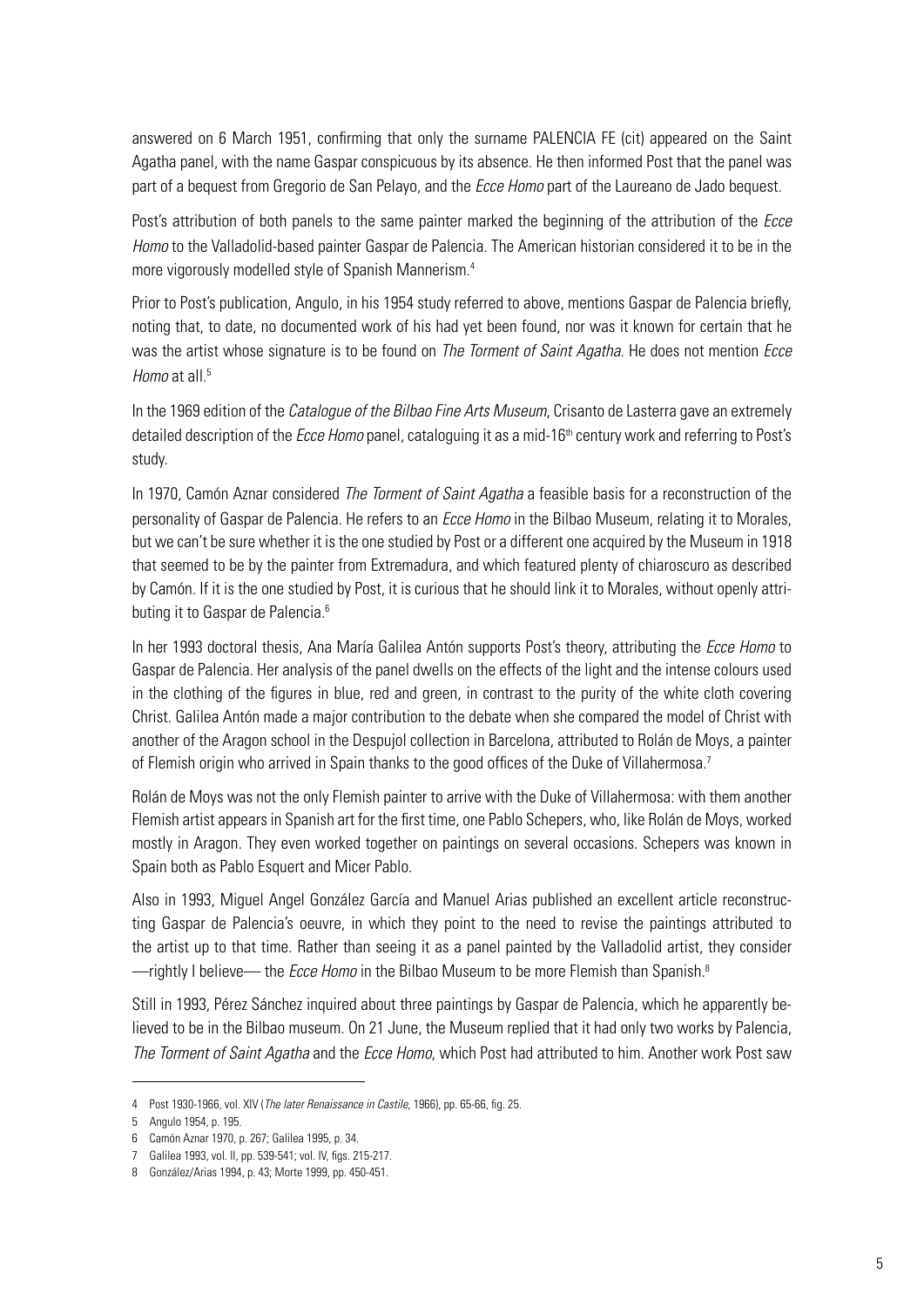at the Museum, on the theme of the Epiphany, might have been a temporary deposit. Some years later, on 16 June 2001, Pérez Sánchez wrote again to the director of the Museum, after seeing the *Ecce Homo* in the Museum workshop. He noted a certain parallelism between the panel in Bilbao and another in the Pilar in Saragossa, of which the city museum had a copy on canvas. While the work in Bilbao attributed to Gaspar de Palencia was, in his view, of high quality, he also noted what he described as 'a Flemish tone', coinciding with the suggestion made by González and Arias.

A study of the two Saragossa *Ecce Homo* underscores how popular the theme was, besides reproducing the solitary Christ, very similar to the way He appears in the engraving by Thomasino, who must have helped a good deal to popularize the subject. The *Ecce Homo* in the Pilar is considered to be an Aragonese work executed in the 1570s, and stylistically very close to the high retable in the Recoletas convent in Tafalla (Navarra), which the Flemish artists Pablo Schepers and Rolán de Moys were commissioned to paint in 1571. This study included an important piece of information, which we shall return to: it refers to the fact that Luis de Morales had sent an Ecce *Homo* to Saragossa and that Schepers, at least according to Jusepe Martínez in his *Discourses*, 'made many similar heads, adding hands to them.'9

Jusepe Martínez became the painter expert in the work of Pablo Schepers, referring to him regularly in his *Discursos practicables del nobilísimo Arte de la Pintura (Practicable discourses on the Most Noble Art of*  Painting), written around 1675.<sup>10</sup> As noted above, Martínez refers to Schepers's knowledge of the work of Morales, while also describing his arrival in Spain from Flanders with Rolán de Moys under the Duke of Villahermosa's wing. Martínez calls Schepers a painter of 'stories' and Moys a painter of 'portraits'. Jusepe Martínez describes both as being knowledgeable about Italian painting, referring to Schepers's technique as 'fine of manner and very subtle', as befits his Flemish origins, and to his inclination towards using canvases of taffeta, a textile Covarrubias describes as 'a fine silk which makes a *tif taf* sound as it moves when one dresses'.11 That same quality of fabric can be seen in the cloth of purity covering Christ in the Bilbao *Ecce Homo*, folded in strips parallel to the tucked-in edge. The cloth is also knotted in a highly characteristic way, a feature that is going to help us to make other attributions to the painter. Martínez describes Schepers as lively, a lover of music and with a rather splendid life-style, a personality that perhaps puts us in mind of Rubens. Martínez also tells us that some of his commissioned works were actually finished off by Rolán de Moys, whom he mentions as being particularly focused on portraits, although he never refers to his interest in painting the *Ecce Homo*, or, for that matter, of any admiration for Morales.

Although virtually all Schepers's biographers repeat Jusepe Martínez's text, some, like Palomino, also add some interesting titbits, such as Schepers having been a judge at the Royal Court at Saragossa as well as an artist. He rates him an excellent painter 'as one may deduce from the painting he made for the oratory of the Count of San Clemente, greatly praised by all the craftsmen and held in great esteem.' He died in Saragossa in around sixteen hundred and fifty-nine at the age of seventy-six', $12$  an excessively late date.

Ezchepers is how the name appears in the documents, Angulo noting that his style —judging by what Jusepe Martínez has to say on the matter— didn't seem to have been particularly Italian-influenced. He also drew attention to the fact that, although there were no known works by him and, following Martínez's

<sup>9</sup> Saragossa 1990, pp. 224-225.

<sup>10</sup> Other books of interest that might have provided interesting information about Pablo Schepers include the manuscripts of Hernando de Ávila (lost) and Lázaro Díaz del Valle, in the Library of the Institute of History at the CSIC research institute in Madrid, currently unavailable during restoration work and the transfer of the Library. For Jusepe Martínez, we used the edition by Julián Gállego, Barcelona, 1950, pp. 216-219.

<sup>11</sup> Sebastián de Covarrubias. *Tesoro de la lengua castellana o española,*1611 (ed., Madrid : Turner, 1977).

<sup>12</sup> Ceán Bermúdez 1800, vol. II, p. 45; Palomino 1724, p. 317.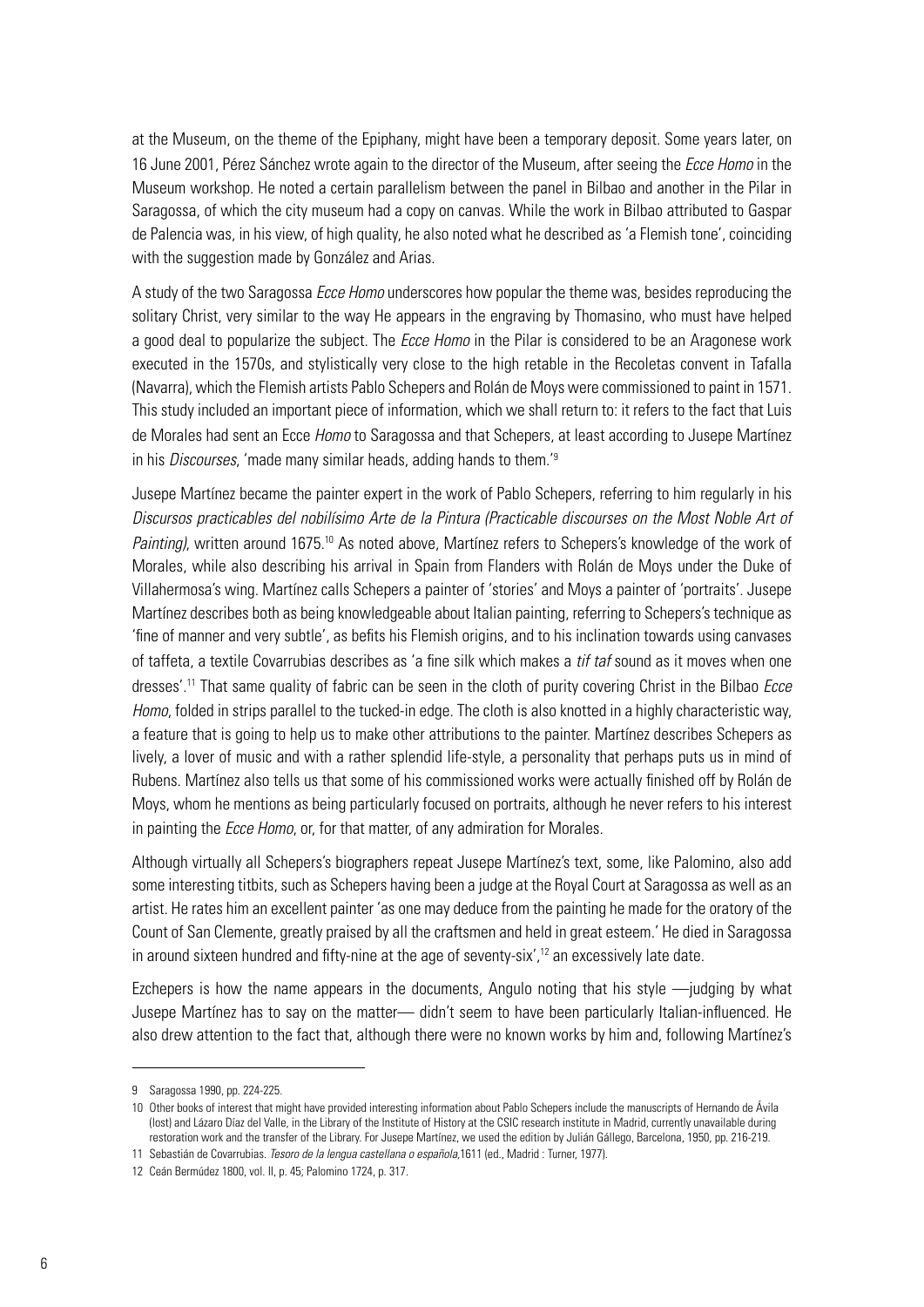

2. Quentin Metsys (1465-1530) *The Mocking of Christ*, beginning of 16th century Oil on panel. 95 x 74 cm Doge's Palace, Venice. Chamber of the Magistrato alle Leggi



3. Copy of Quentin Metsys *Pilate presents Jesus to the people* Oil on canvas, 94 x 76 cm Collection of Vicente Lassaia, Valencia

reasoning that linked it to Morales, the *Ecce Homo* in the *Concepción* in Tarazona might in fact have to be attributed to him.13

Fernando Benito Domenech includes Schepers in the group of Flemish Mannerist painters that arrived in Aragon in the last quarter of the 16<sup>th</sup> century, largely due to the patronage of the Duke of Villahermosa, Martín de Gurrea, who died in 1581. He stresses that Pablo Schepers, who died in 1576, was one of the group, as was Rolán de Moys, who died in 1592. Both painters decorated the Duke's *palacio* or town house in Saragossa and his country residence and, over time, revived the local scene to the end of the century. Benito underscores the fact that, from 1571 on, they worked for themselves, keeping up their own workshop. Like the other authors, he refers to Jusepe Martínez's text about the various *Ecce Homo* Schepers painted after seeing the one by Morales in Saragossa, but 'alternating it with variants', relating this information to the *Ecce Homo* of the basilica of the Pilar in Saragossa and with another in the Museum of Navarra. For Benito, the style of these panels coincides with that of the painter's only known signed and dated work, *The Virgin of the Pilar with St. James and a Jesuit*, from 1575, now in a private collection in Valencia.14 The differences in dramatic sense and chiaroscuro between this work and the *Ecce Homo* are surely due to the theme and influence of Morales.

How, then, should we define Schepers? He was a Flemish painter who could well have visited Italy, like other Flemish artists shortly before him, such as Quentin Metsys, or contemporaries, such as Miguel Coxcie, examples of whose work were to be found in Spain, particularly in El Escorial. All combined their Flemish

<sup>13</sup> Angulo 1954, pp. 333-334; Camón Aznar 1970, p. 306, both include Jusepe Martínez's text.

<sup>14</sup> Benito Doménech 1995, pp. 284-285.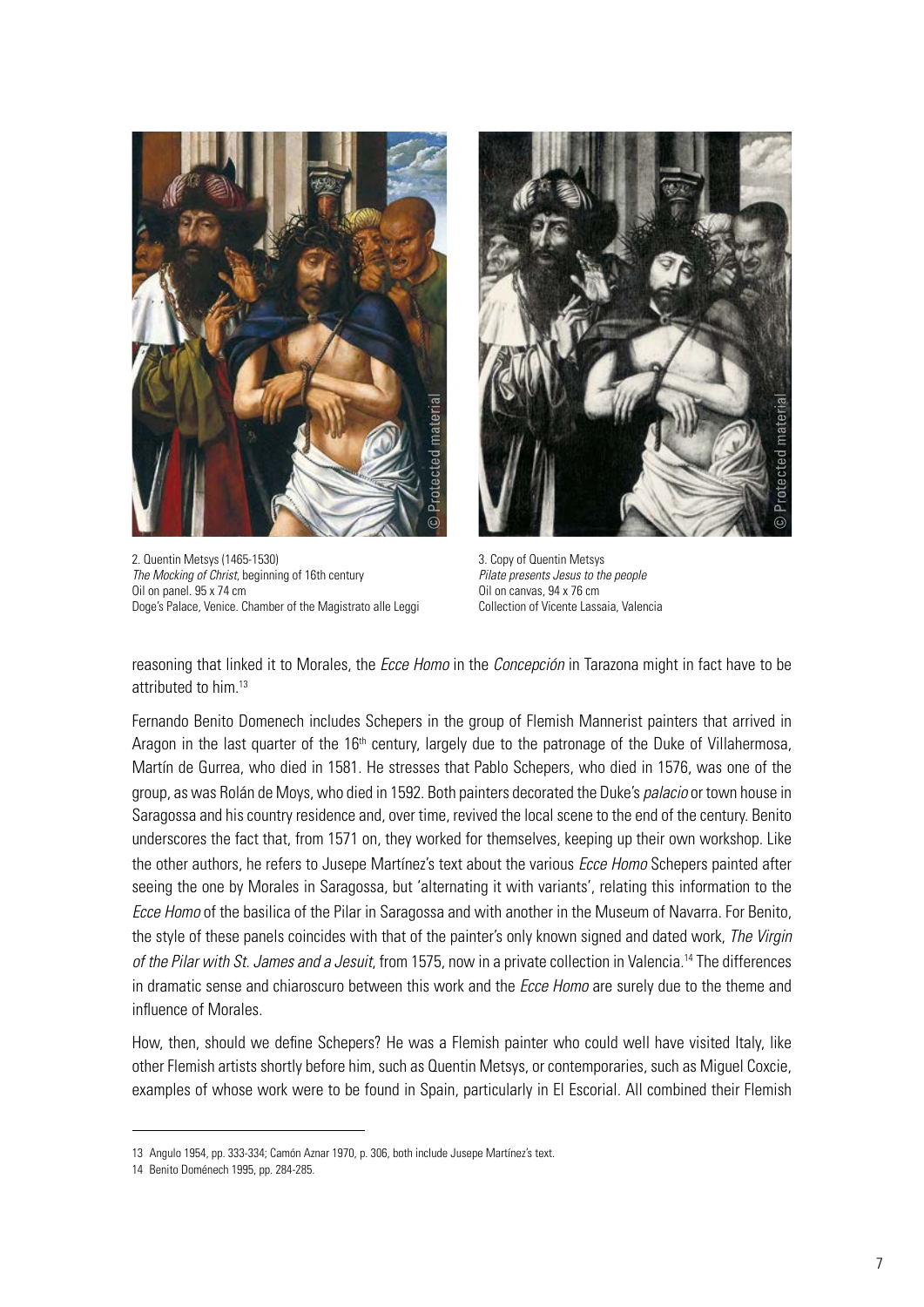

4. *Ecce Homo* Basilica of Nuestra Señora del Pilar (Institut Amatller d'Art Hispànic. Arxiu Mas)



5. *Ecce Homo* Despujol Collection, Barcelona (Institut Amatller d'Art Hispànic. Arxiu Mas)

techniques and idiosyncrasies with the new, more monumental and more intensely colourful Italian forms, features that are appreciable in the *Ecce Homo* in Bilbao and which are quite remote from Gaspar de Palencia's style. So it seems fair to attribute to Schepers the Bilbao panel, the composition of which derives from the panel on the same theme painted by Metsys (fig. 2), in the Doges' Palace in Venice, and of which an exact copy exists (fig. 3), possibly by Schepers, in the Vicente Lessaia collection in Valencia15. Like the Metsys panel, the ones attributed to Schepers in Valencia and Bilbao follow in iconographical terms St. Matthew's text (27, 28-30) in which Jesus's trial, the crowning of thorns and the use of a reed as a mock sceptre when He is presented to the people's scorn are all described. Pilate used the term *Ecce Homo*, which has a precedent in the words of Isaiah (50, 4-11) referring to the Messiah as the 'Man of Sorrows'.

In the Bilbao painting, although the grimace of pain on Jesus' face, the thinned nose and the mannered movement of the body recall Morales, the chiaroscuro is not yet so intense as in other compositions on the same theme attributed to Schepers. The same occurs with the executioner who threatens Jesus; he recalls others, not just by Morales, to be found in the composition by Metsys and others by Coxcie. But the model for Pilate has a more personal character; indeed, it has the feel of a portrait. One highly suggestive possibility is that it may actually be of the painter himself: in the light of Palomino's description of Schepers as a judge at the Royal Court at Saragossa as well as a painter, he might well have portrayed himself as a judge in the place of Pilate in this composition. If this supposition is accurate, the panel in Bilbao may be considered a late work by the artist, who as we know died at the age of 76. If it isn't a self-portrait, it might be one of the artist's stand-in, or one of a number of other possibilities: the portrait, perhaps, of Luis de Requesens, linked by family ties with Aragon, and whose mother, Estefanía de Requesens, was Lady of the smaller Old Palace

<sup>15</sup> *Exposición Internacional de Barcelona 1929 : el arte en España*. Barcelona, 1929, gallery XXXII, no. 32, catalogued as a work by Juan de Juanes.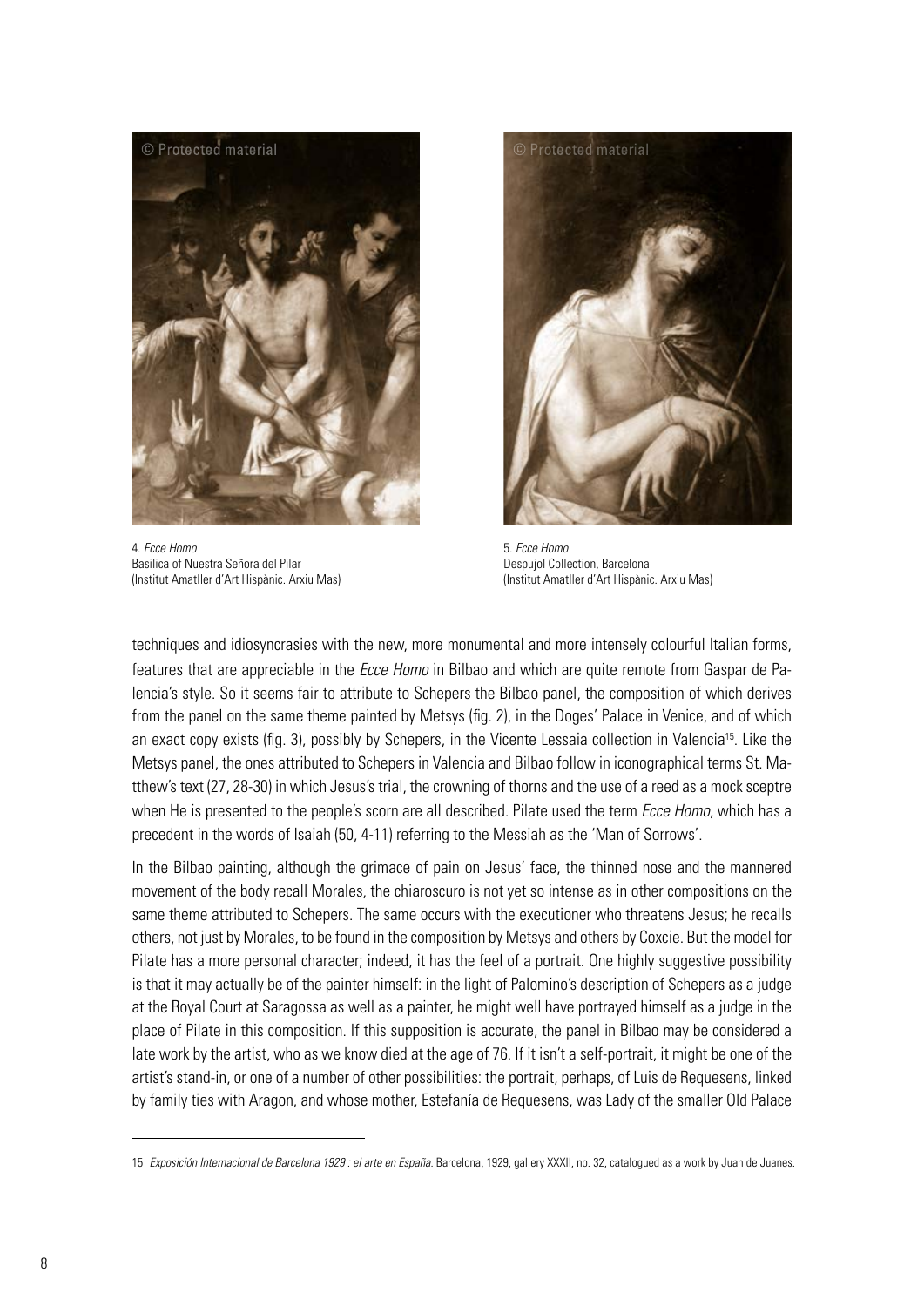

6. *Ecce Homo* Monserrat Collection, Saragossa (Institut Amatller d'Art Hispànic. Arxiu Mas)



7. Studio of Tiziano Vecellio (1485/1488-1576) *Ecce Homo*, 1547 Oil on canvas, 72 x 58 cm Musée Condé, Chantilly, France Inv. no. PE32

of the Kings of Aragon in Barcelona. Luis de Requesens's features are familiar to us from engravings illustrating Spanish history of the period, and the Pilate in the Bilbao *Ecce Homo* has a similar air. Furthermore, Requesens served as governor of the Low Countries, which would account for the rod he holds. Finally, it might be the painting that belonged to the Count of San Clemente, Juan Marín de Villanueva, who received the title in 1640<sup>16</sup>.

Apart from the *Ecce Homo* in Bilbao, which we attribute to Pablo Esquert or Schepers, it seems perfectly possible that the one in the Pilar in Saragossa (fig. 4), until now tentatively attributed to Rolán de Moys, is also his<sup>17</sup>. The awkward, half-bent body posture, the long, sharp nose, the anatomy of the naked body, the musculature of the arms, the resolution of the hands and the quality of the panels, all seem to suggest that the painting is by the same masterful hand. There are also similarities in the features of the executioners in both works; the ear of the spectator in the *Ecce Homo* in the Pilar is identical to the one of the executioner in the Bilbao panel. The compositions, done at roughly the same time, are also closely linked, the difference being that the one in Bilbao adheres to the Metsys model.

Identical characteristics are appreciable in the *Ecce Homo* in the Despujol collection in Barcelona, sufficiently so to warrant it as a work of this painter (fig. 5), and, in what is a later copy, in the version in the Montserrat collection in Saragossa (fig. 6). There is something very Titianesque about the monumental nature of all these paintings (fig. 7).

<sup>16</sup> Alberto and Arturo García Carraffa. *Enciclopedia heráldica y genealógica hispanoamericana. Diccionario heráldico y genealógico de apellidos españoles y americanos*. Madrid, 1920, vol. 53, p. 251.

<sup>17</sup> Saragossa 1990.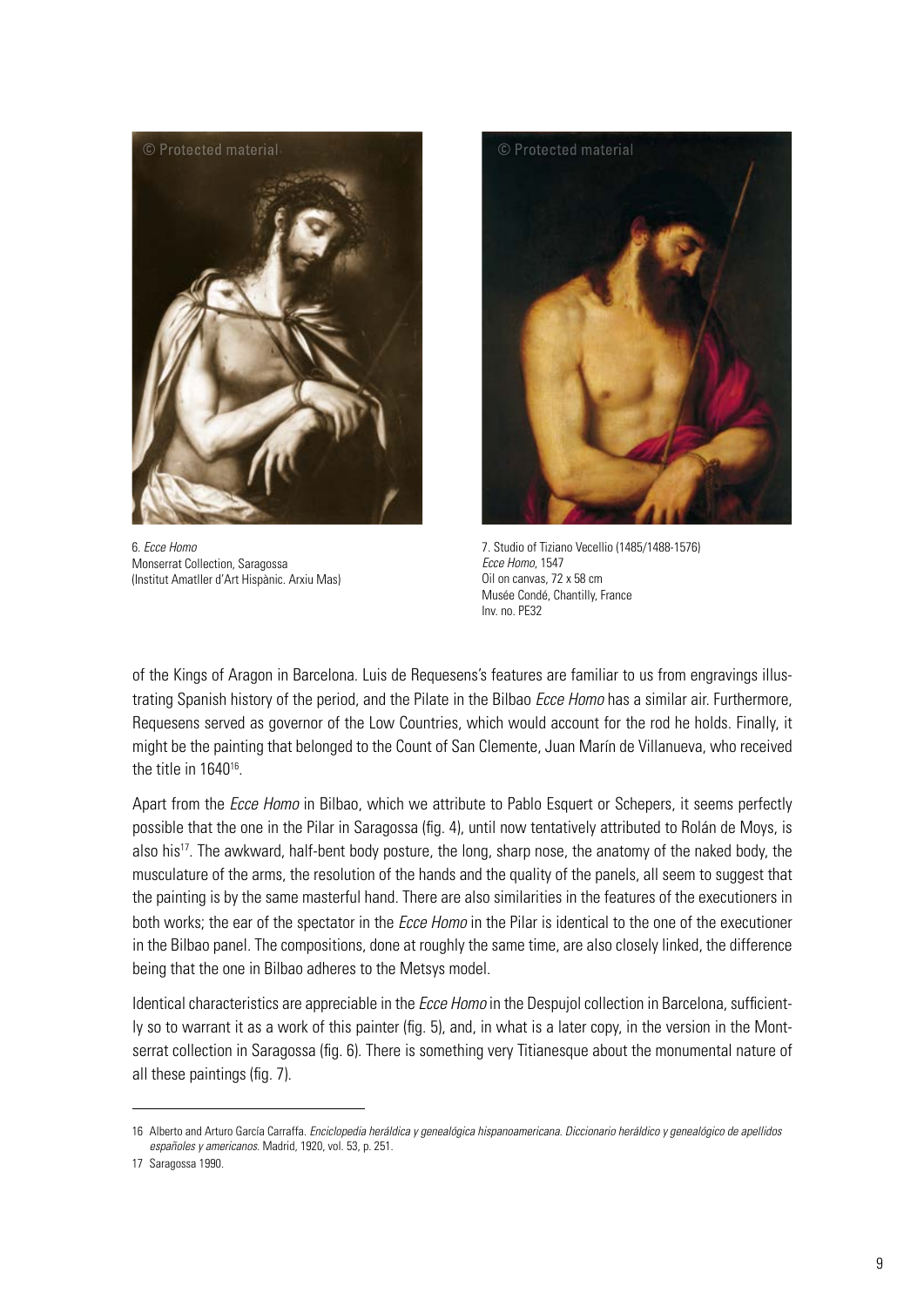

8. School of Morales *Ecce Homo* Oil on canvas College of Nuestra Señora del Recuerdo, Madrid



9. Jan Mostaert (c. 1475-1555/1556) *Ecce Homo* or *Christ of the Tears* Oil on panel, 40 x 30 cm Museum of Burgos Inv. no. 221